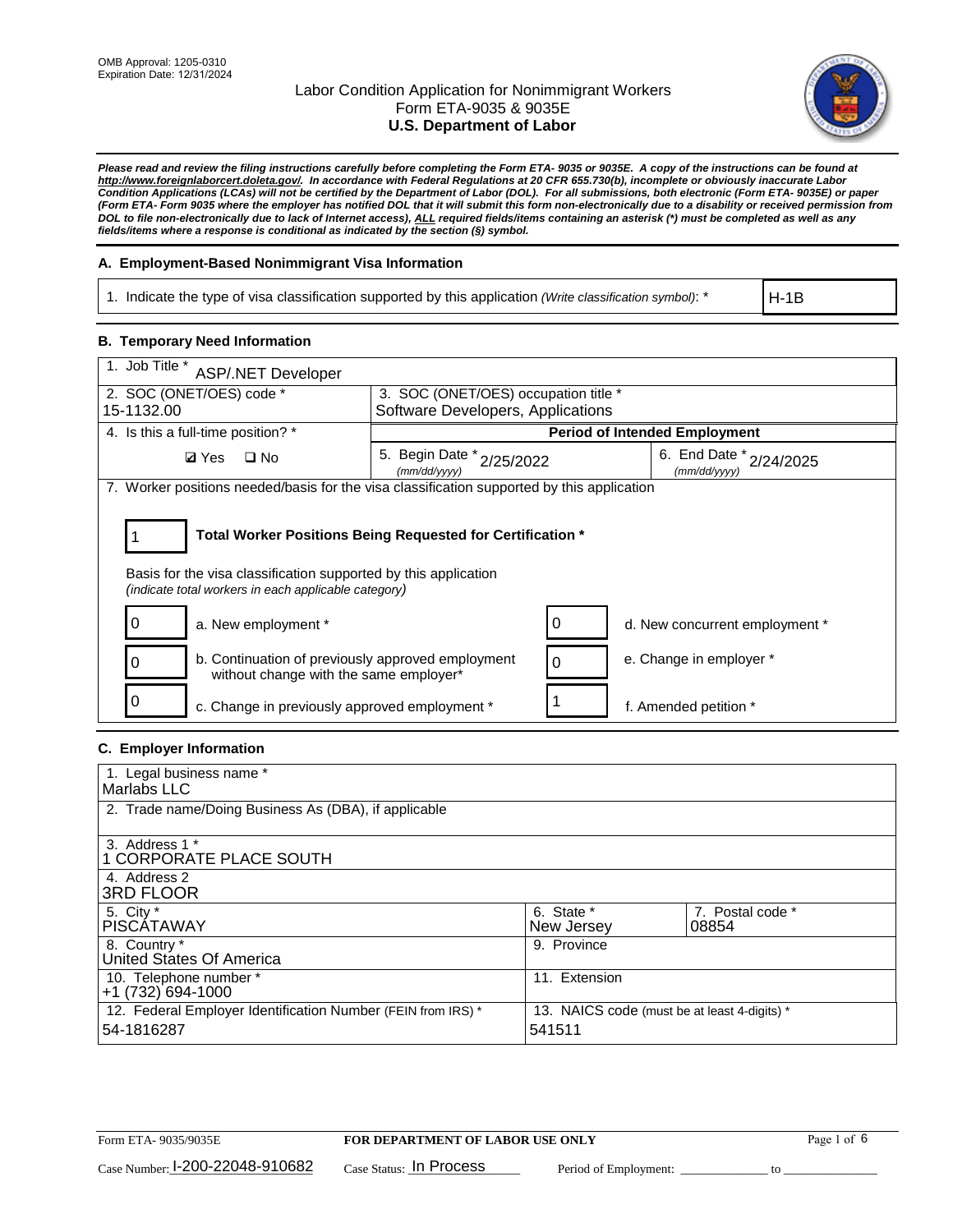

## **D. Employer Point of Contact Information**

**Important Note**: The information contained in this Section must be that of an employee of the employer who is authorized to act on behalf of the employer in labor certification matters. The information in this Section must be different from the agent or attorney information listed in Section E, unless the attorney is an employee of the employer.

| 1. Contact's last (family) name *               | 2. First (given) name * |                          | 3. Middle name(s)         |
|-------------------------------------------------|-------------------------|--------------------------|---------------------------|
| Vidyadharan                                     | Sanjay                  |                          |                           |
| 4. Contact's job title *<br>Chief Legal Officer |                         |                          |                           |
| 5. Address 1 *<br>1 CORPORATE PLACE SOUTH       |                         |                          |                           |
| 6. Address 2<br><b>3RD FLOOR</b>                |                         |                          |                           |
| 7. City *<br><b>PISCÁTAWAY</b>                  |                         | 8. State *<br>New Jersey | 9. Postal code *<br>08854 |
| 10. Country *<br>United States Of America       |                         | 11. Province             |                           |
| 12. Telephone number *                          | 13. Extension           | 14. E-Mail address       |                           |
| +1 (732) 694-1000                               | 1600                    | sanjay@marlabs.com       |                           |

# **E. Attorney or Agent Information (If applicable)**

**Important Note**: The employer authorizes the attorney or agent identified in this section to act on its behalf in connection with the filing of this application.

| 1. Is the employer represented by an attorney or agent in the filing of this application? *<br>If "Yes," complete the remainder of Section E below. |                         |              |                               |                   | $\square$ Yes                                        | <b>ØNo</b> |
|-----------------------------------------------------------------------------------------------------------------------------------------------------|-------------------------|--------------|-------------------------------|-------------------|------------------------------------------------------|------------|
| 2. Attorney or Agent's last (family) name §                                                                                                         | 3. First (given) name § |              |                               | 4. Middle name(s) |                                                      |            |
| 5. Address 1 §                                                                                                                                      |                         |              |                               |                   |                                                      |            |
| 6. Address 2                                                                                                                                        |                         |              |                               |                   |                                                      |            |
| 7. City §                                                                                                                                           |                         | 8. State §   |                               |                   | 9. Postal code §                                     |            |
| 10. Country §                                                                                                                                       |                         | 11. Province |                               |                   |                                                      |            |
| 12. Telephone number §                                                                                                                              | 13. Extension           |              | 14. E-Mail address            |                   |                                                      |            |
| 15. Law firm/Business name §                                                                                                                        |                         |              | 16. Law firm/Business FEIN §  |                   |                                                      |            |
| 17. State Bar number (only if attorney) §                                                                                                           |                         |              | standing (only if attorney) § |                   | 18. State of highest court where attorney is in good |            |
| 19. Name of the highest State court where attorney is in good standing (only if attorney) §                                                         |                         |              |                               |                   |                                                      |            |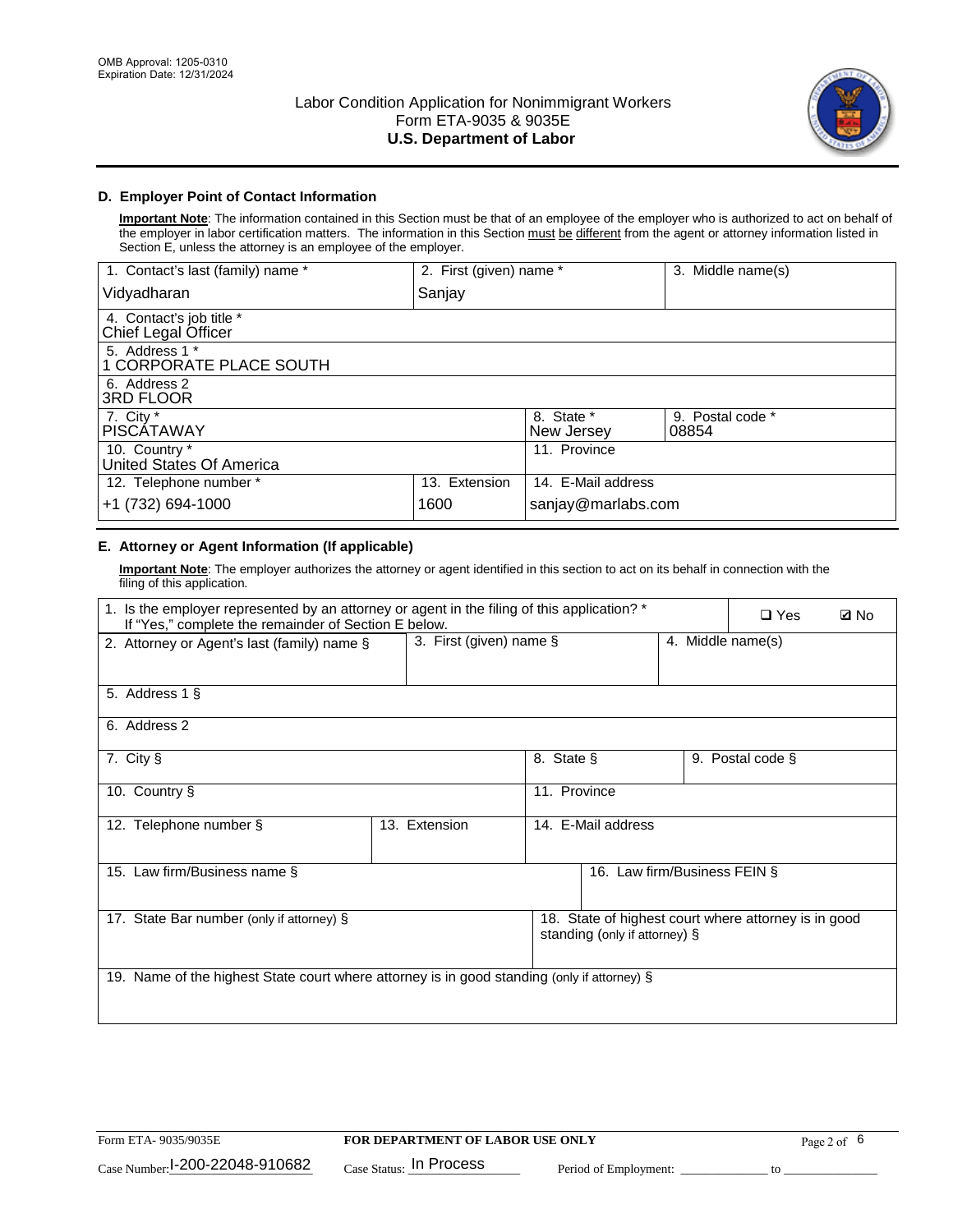

#### **F. Employment and Wage Information**

**Important Note**: The employer must define the intended place(s) of employment with as much geographic specificity as possible. Each intended place(s) of employment listed below must be the worksite or physical location where the work will actually be performed and cannot be a P.O. Box. The employer must identify all intended places of employment, including those of short duration, on the LCA. 20 CFR 655.730(c)(5). If the employer is submitting this form non-electronically and the work is expected to be performed in more than one location, an attachment must be submitted in order to complete this section. An employer has the option to use either a single Form ETA-9035/9035E or multiple forms to disclose all intended places of employment. If the employer has more than ten (10) intended places of employment at the time of filing this application, the employer must file as many additional LCAs as are necessary to list all intended places of employment. See the form instructions for further information about identifying all intended places of employment.

#### a.*Place of Employment Information* 1

|                                                                              | 1. Enter the estimated number of workers that will perform work at this place of employment under<br>the LCA.*                 |  | 1                                        |                          |  |              |  |
|------------------------------------------------------------------------------|--------------------------------------------------------------------------------------------------------------------------------|--|------------------------------------------|--------------------------|--|--------------|--|
|                                                                              | 2. Indicate whether the worker(s) subject to this LCA will be placed with a secondary entity at this<br>place of employment. * |  |                                          |                          |  | $\square$ No |  |
|                                                                              | 3. If "Yes" to question 2, provide the legal business name of the secondary entity. §                                          |  |                                          |                          |  |              |  |
|                                                                              | State of Louisiana                                                                                                             |  |                                          |                          |  |              |  |
|                                                                              | 4. Address 1 *<br>4831 Green Ash Ln #1                                                                                         |  |                                          |                          |  |              |  |
|                                                                              | 5. Address 2                                                                                                                   |  |                                          |                          |  |              |  |
|                                                                              | 6. City $*$<br>7. County *<br>Jefferson<br>Louisville                                                                          |  |                                          |                          |  |              |  |
| 8. State/District/Territory *<br>9. Postal code *<br>40229<br>Kentucky       |                                                                                                                                |  |                                          |                          |  |              |  |
| 10. Wage Rate Paid to Nonimmigrant Workers *<br>10a. Per: (Choose only one)* |                                                                                                                                |  |                                          |                          |  |              |  |
|                                                                              | □ Hour □ Week □ Bi-Weekly □ Month □ Year<br>From * \$ 80100 00<br>To: $$$                                                      |  |                                          |                          |  |              |  |
|                                                                              | 11. Prevailing Wage Rate *<br>11a. Per: (Choose only one)*                                                                     |  |                                          |                          |  |              |  |
|                                                                              | 80059 00<br>$\mathcal{S}$                                                                                                      |  | □ Hour □ Week □ Bi-Weekly □ Month ☑ Year |                          |  |              |  |
|                                                                              | Questions 12-14. Identify the source used for the prevailing wage (PW) (check and fully complete only one): *                  |  |                                          |                          |  |              |  |
| 12.                                                                          | A Prevailing Wage Determination (PWD) issued by the Department of Labor                                                        |  |                                          | a. PWD tracking number § |  |              |  |
| 13.                                                                          | A PW obtained independently from the Occupational Employment Statistics (OES) Program                                          |  |                                          |                          |  |              |  |
| $\blacktriangledown$                                                         | a. Wage Level (check one): §                                                                                                   |  |                                          | b. Source Year §         |  |              |  |
|                                                                              | ☑ ॥<br>□Ⅲ<br>$\Box$ IV<br>$\Box$ N/A<br>l 11                                                                                   |  |                                          | 7/1/2021 - 6/30/2022     |  |              |  |
| 14.                                                                          | A PW obtained using another legitimate source (other than OES) or an independent authoritative source                          |  |                                          |                          |  |              |  |
|                                                                              | a. Source Type (check one): §<br>$\Box$ CBA<br>$\Box$ DBA<br>$\Box$ SCA<br>$\Box$ Other/ PW Survey                             |  |                                          | b. Source Year §         |  |              |  |
|                                                                              | c. If responded "Other/ PW Survey" in question 14.a, enter the name of the survey producer or publisher §                      |  |                                          |                          |  |              |  |
|                                                                              | d. If responded "Other/ PW Survey" in question 14.a, enter the title or name of the PW survey §                                |  |                                          |                          |  |              |  |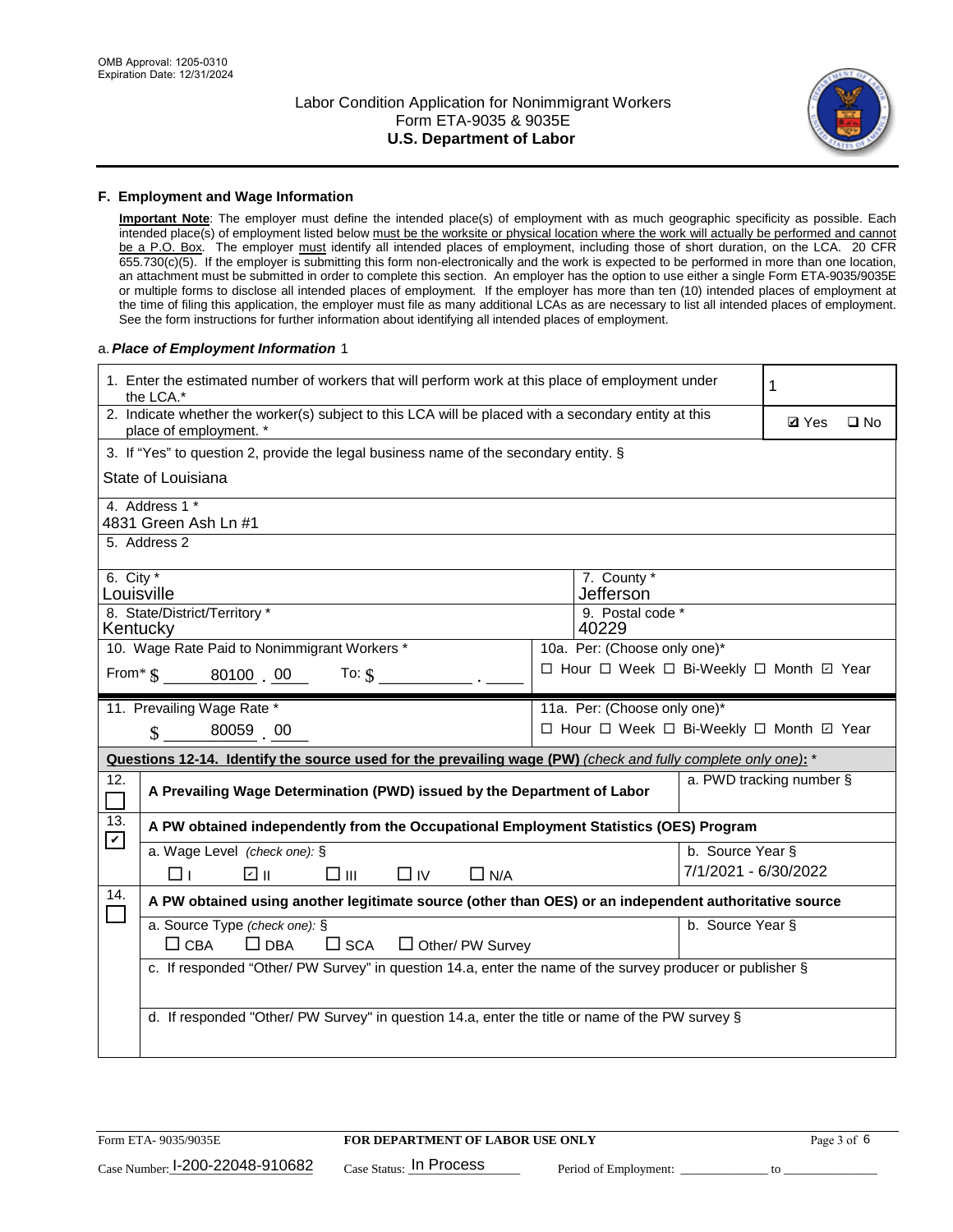

## **G. Employer Labor Condition Statements**

! *Important Note:* In order for your application to be processed, you MUST read Section G of the Form ETA-9035CP - General Instructions for the 9035 & 9035E under the heading "Employer Labor Condition Statements" and agree to all four (4) labor condition statements summarized below:

- (1) **Wages:** The employer shall pay nonimmigrant workers at least the prevailing wage or the employer's actual wage, whichever is higher, and pay for non-productive time. The employer shall offer nonimmigrant workers benefits and eligibility for benefits provided as compensation for services on the same basis as the employer offers to U.S. workers. The employer shall not make deductions to recoup a business expense(s) of the employer including attorney fees and other costs connected to the performance of H-1B, H-1B1, or E-3 program functions which are required to be performed by the employer. This includes expenses related to the preparation and filing of this LCA and related visa petition information. 20 CFR 655.731;
- (2) **Working Conditions:** The employer shall provide working conditions for nonimmigrants which will not adversely affect the working conditions of workers similarly employed. The employer's obligation regarding working conditions shall extend for the duration of the validity period of the certified LCA or the period during which the worker(s) working pursuant to this LCA is employed by the employer, whichever is longer. 20 CFR 655.732;
- (3) **Strike, Lockout, or Work Stoppage:** At the time of filing this LCA, the employer is not involved in a strike, lockout, or work stoppage in the course of a labor dispute in the occupational classification in the area(s) of intended employment. The employer will notify the Department of Labor within 3 days of the occurrence of a strike or lockout in the occupation, and in that event the LCA will not be used to support a petition filing with the U.S. Citizenship and Immigration Services (USCIS) until the DOL Employment and Training Administration (ETA) determines that the strike or lockout has ended. 20 CFR 655.733; and
- (4) **Notice:** Notice of the LCA filing was provided no more than 30 days before the filing of this LCA or will be provided on the day this LCA is filed to the bargaining representative in the occupation and area of intended employment, or if there is no bargaining representative, to workers in the occupation at the place(s) of employment either by electronic or physical posting. This notice was or will be posted for a total period of 10 days, except that if employees are provided individual direct notice by e-mail, notification need only be given once. A copy of the notice documentation will be maintained in the employer's public access file. A copy of this LCA will be provided to each nonimmigrant worker employed pursuant to the LCA. The employer shall, no later than the date the worker(s) report to work at the place(s) of employment, provide a signed copy of the certified LCA to the worker(s) working pursuant to this LCA. 20 CFR 655.734.

1. **I have read and agree to** Labor Condition Statements 1, 2, 3, and 4 above and as fully explained in Section G of the Form ETA-9035CP – General Instructions for the 9035 & 9035E and the Department's regulations at 20 CFR 655 Subpart H. \*

**Ø**Yes ロNo

#### **H. Additional Employer Labor Condition Statements –H-1B Employers ONLY**

!**Important Note***:* In order for your H-1B application to be processed, you MUST read Section H – Subsection 1 of the Form ETA 9035CP – General Instructions for the 9035 & 9035E under the heading "Additional Employer Labor Condition Statements" and answer the questions below.

#### *a. Subsection 1*

| 1. At the time of filing this LCA, is the employer H-1B dependent? §                                                                                                                                                                           |                                                                                                     | ⊡ Yes | $\square$ No |  |
|------------------------------------------------------------------------------------------------------------------------------------------------------------------------------------------------------------------------------------------------|-----------------------------------------------------------------------------------------------------|-------|--------------|--|
| 2. At the time of filing this LCA, is the employer a willful violator? $\S$                                                                                                                                                                    |                                                                                                     |       | ⊡ No         |  |
| 3. If "Yes" is marked in questions H.1 and/or H.2, you must answer "Yes" or "No" regarding<br>whether the employer will use this application ONLY to support H-1B petitions or extensions of<br>status for exempt H-1B nonimmigrant workers? § |                                                                                                     |       | $\Box$ No    |  |
| 4. If "Yes" is marked in question H.3, identify the statutory basis for the<br>exemption of the H-1B nonimmigrant workers associated with this<br>LCA. §                                                                                       | ■ \$60,000 or higher annual wage<br>□ Master's Degree or higher in related specialty<br>$\Box$ Both |       |              |  |
| H-1B Dependent or Willful Violator Employers -Master's Degree or Higher Exemptions ONLY                                                                                                                                                        |                                                                                                     |       |              |  |
| 5. Indicate whether a completed Appendix A is attached to this LCA covering any H-1B<br>nonimmigrant worker for whom the statutory exemption will be based <b>ONLY</b> on attainment of a<br>Master's Degree or higher in related specialty. § | $\Box$ Yes                                                                                          | ⊡ No  | <b>Q</b> N/A |  |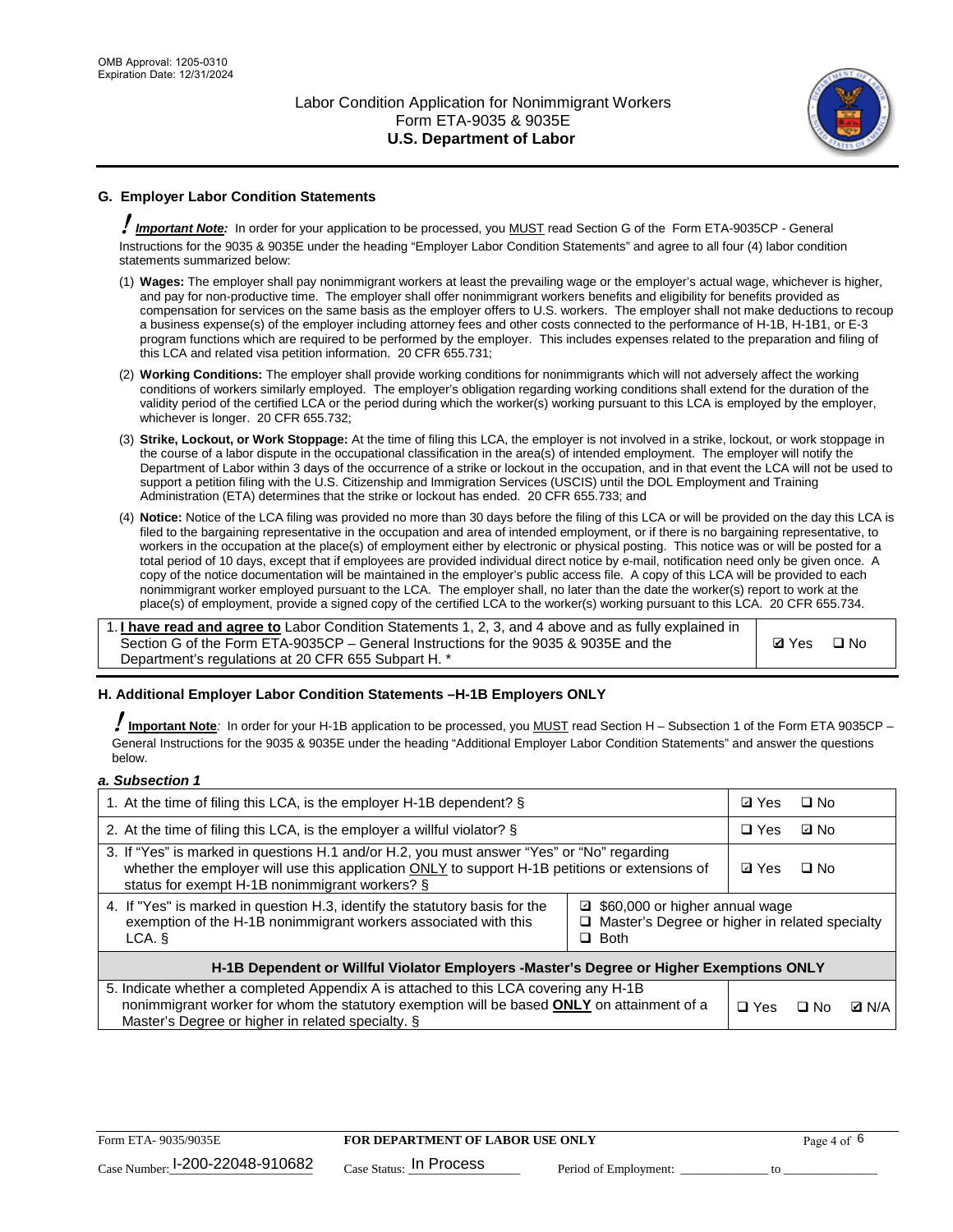

**If you marked "Yes" to questions H.a.1 (H-1B dependent) and/or H.a.2 (H-1B willful violator) and "No" to question H.a.3 (exempt H-1B nonimmigrant workers), you MUST read Section H – Subsection 2 of the Form ETA 9035CP – General Instructions for the 9035 & 9035E under the heading "Additional Employer Labor Condition Statements" and indicate your agreement to all three (3) additional statements summarized below.**

#### *b. Subsection 2*

- A. **Displacement:** An H-1B dependent or willful violator employer is prohibited from displacing a U.S. worker in its own workforce within the period beginning 90 days before and ending 90 days after the date of filing of the visa petition. 20 CFR 655.738(c);
- B. **Secondary Displacement:** An H-1B dependent or willful violator employer is prohibited from placing an H-1B nonimmigrant worker(s) with another/secondary employer where there are indicia of an employment relationship between the nonimmigrant worker(s) and that other/secondary employer (thus possibly affecting the jobs of U.S. workers employed by that other employer), unless and until the employer subject to this LCA makes the inquiries and/or receives the information set forth in 20 CFR 655.738(d)(5) concerning that other/secondary employer's displacement of similarly employed U.S. workers in its workforce within the period beginning 90 days before and ending 90 days after the date of such placement. 20 CFR 655.738(d). Even if the required inquiry of the secondary employer is made, the H-1B dependent or willful violator employer will be subject to a finding of a violation of the secondary displacement prohibition if the secondary employer, in fact, displaces any U.S. worker(s) during the applicable time period; and
- C. **Recruitment and Hiring:** Prior to filing this LCA or any petition or request for extension of status for nonimmigrant worker(s) supported by this LCA, the H-1B dependent or willful violator employer must take good faith steps to recruit U.S. workers for the job(s) using procedures that meet industry-wide standards and offer compensation that is at least as great as the required wage to be paid to the nonimmigrant worker(s) pursuant to 20 CFR 655.731(a). The employer must offer the job(s) to any U.S. worker who applies and is equally or better qualified for the job than the nonimmigrant worker. 20 CFR 655.739.

| 6. I have read and agree to Additional Employer Labor Condition Statements A, B, and C above and |       |           |
|--------------------------------------------------------------------------------------------------|-------|-----------|
| as fully explained in Section H – Subsections 1 and 2 of the Form ETA 9035CP – General           | □ Yes | $\Box$ No |
| Instructions for the 9035 & 9035E and the Department's regulations at 20 CFR 655 Subpart H. §    |       |           |

#### **I. Public Disclosure Information**

! **Important Note***:* You must select one or both of the options listed in this Section.

| 1. Public disclosure information in the United States will be kept at: * |  |  |  |  |  |  |  |
|--------------------------------------------------------------------------|--|--|--|--|--|--|--|
|--------------------------------------------------------------------------|--|--|--|--|--|--|--|

**sqrt** Employer's principal place of business □ Place of employment

#### **J. Notice of Obligations**

A. Upon receipt of the certified LCA, the employer must take the following actions:

- o Print and sign a hard copy of the LCA if filing electronically (20 CFR 655.730(c)(3));<br>
Maintain the original signed and certified LCA in the employer's files (20 CFR 655.7
- Maintain the original signed and certified LCA in the employer's files (20 CFR 655.705(c)(2); 20 CFR 655.730(c)(3); and 20 CFR 655.760); and
- o Make a copy of the LCA, as well as necessary supporting documentation required by the Department of Labor regulations, available for public examination in a public access file at the employer's principal place of business in the U.S. or at the place of employment within one working day after the date on which the LCA is filed with the Department of Labor (20 CFR 655.705(c)(2) and 20 CFR 655.760).
- B. The employer must develop sufficient documentation to meet its burden of proof with respect to the validity of the statements made in its LCA and the accuracy of information provided, in the event that such statement or information is challenged (20 CFR 655.705(c)(5) and 20 CFR 655.700(d)(4)(iv)).
- C. The employer must make this LCA, supporting documentation, and other records available to officials of the Department of Labor upon request during any investigation under the Immigration and Nationality Act (20 CFR 655.760 and 20 CFR Subpart I).

*I declare under penalty of perjury that I have read and reviewed this application and that to the best of my knowledge, the*  information contained therein is true and accurate. I understand that to knowingly furnish materially false information in the *preparation of this form and any supplement thereto or to aid, abet, or counsel another to do so is a federal offense punishable by fines, imprisonment, or both (18 U.S.C. 2, 1001,1546,1621).*

| 1. Last (family) name of hiring or designated official *   2. First (given) name of hiring or designated official *   3. Middle initial §<br>Vidyadharan | Saniav           |  |
|----------------------------------------------------------------------------------------------------------------------------------------------------------|------------------|--|
| 4. Hiring or designated official title *<br>Chief Legal Officer                                                                                          |                  |  |
| 5. Signature *                                                                                                                                           | 6. Date signed * |  |

| Form ETA- 9035/9035E                        | FOR DEPARTMENT OF LABOR USE ONLY    | Page 5 of 6           |  |
|---------------------------------------------|-------------------------------------|-----------------------|--|
| $_{\text{Case Number:}}$ I-200-22048-910682 | $_{\text{Case Status:}}$ In Process | Period of Employment: |  |